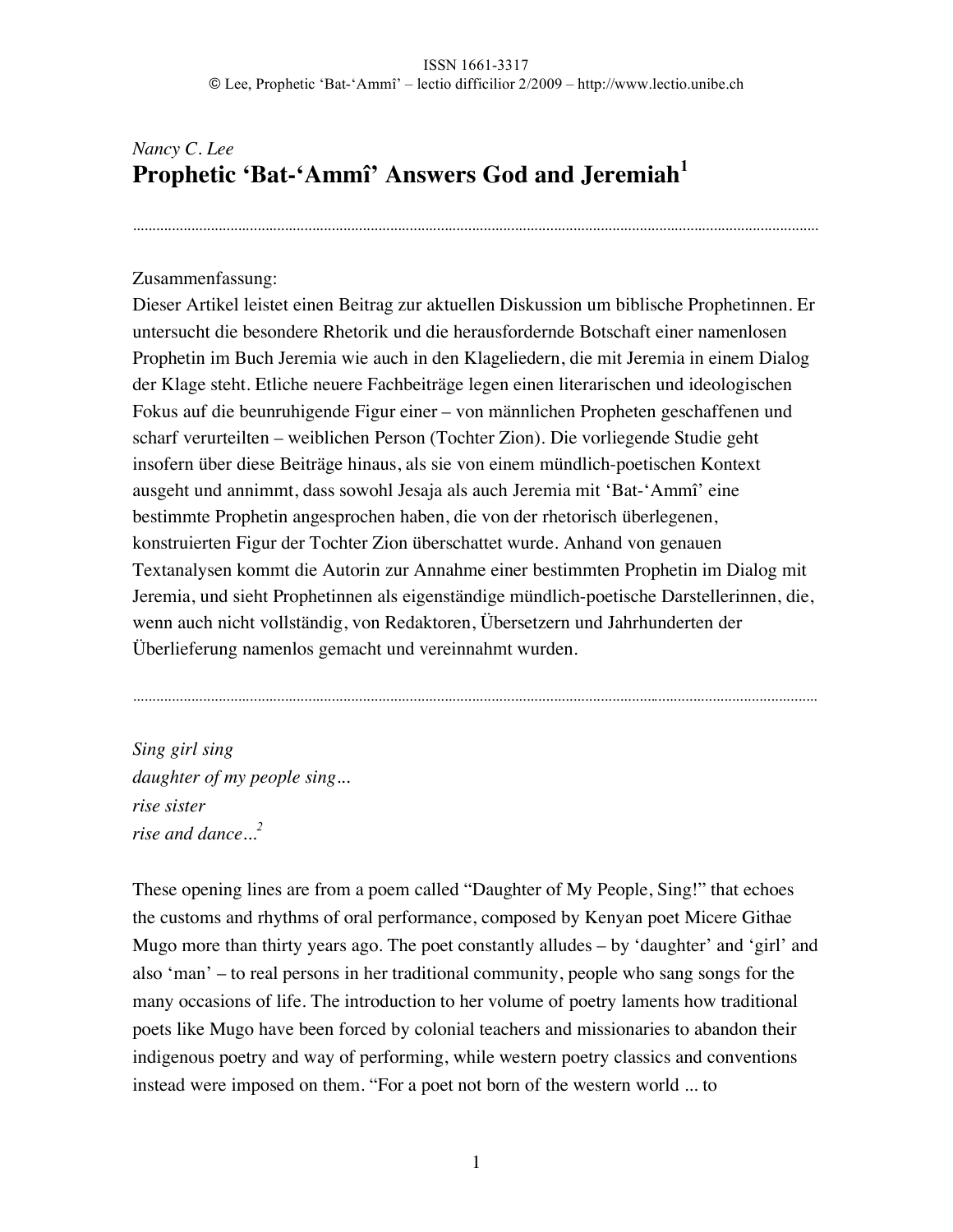unquestionably accept the Western mode of writing poetry, is to deny himself/herself the validity of an origin – to deny a mother culture and thus stop the water of life flowing through his/her very veins."<sup>3</sup> It is no accident that the above poem, "Daughters of My People, Sing!" opens that entire volume, to retrieve, and call for, the singers and their legacy.

### **A woman prophet's voice in Jeremiah?**

This paper aims to continue a topic from the SBL session on women biblical prophets (2007) and further develop my work in analyzing poetic dialogue in the biblical books of Jeremiah and Lamentations that included proposing a woman singer/poet embedded among other voices. In my 2002 book *The Singers of Lamentations*,<sup>4</sup> I undertook an oral poetic analysis of that dialogue found between the prophet Jeremiah (at times communicating God's voice and perspective) and what I assessed to be a woman poet or singer's voice (who I then called 'Jerusalem's poet') embedded in both books.<sup>5</sup> This implicit dialogue spills over and expands exponentially with her/their specific concerns and peculiar styles from the book of Jeremiah into the book of Lamentations. I treated the two voices on an equal footing as composers/performers who may have existed in the context, each with integrity and some independence, and momentarily bracketed the question of what control or dominant ideology of an author/editor/redactor might be imposed. I examined what is going on in the interplay of the larger text(s) within which their speeches fall, as well as each voice's perspective. Moreover, that study considered *how* each poetic voice uses genres, uses particular poetic images to build themes, uses favored terms, rhetorical techniques, and how each emphasizes particular content in response to the supposed context. The outcome of that analysis showed great consistency of each – of the Jeremianic prophetic voice across the books, and the woman poetic singer's voice across the books, even as they grappled with the fray of the  $6<sup>th</sup>$  c. destruction, and its aftermath, of Jerusalem and Judah.

While my original proposal above suggested that the woman included in the dialogue was likely a lament singer (as in lament psalms), in more recent studies (2007; 2008)<sup>6</sup> I have proposed that her challenging rhetoric so pushes the boundaries of lament and then-current theology that it is fair to ask whether she may have been *a woman prophet* in the context. Here I would like to lay out an argument for this consideration.

2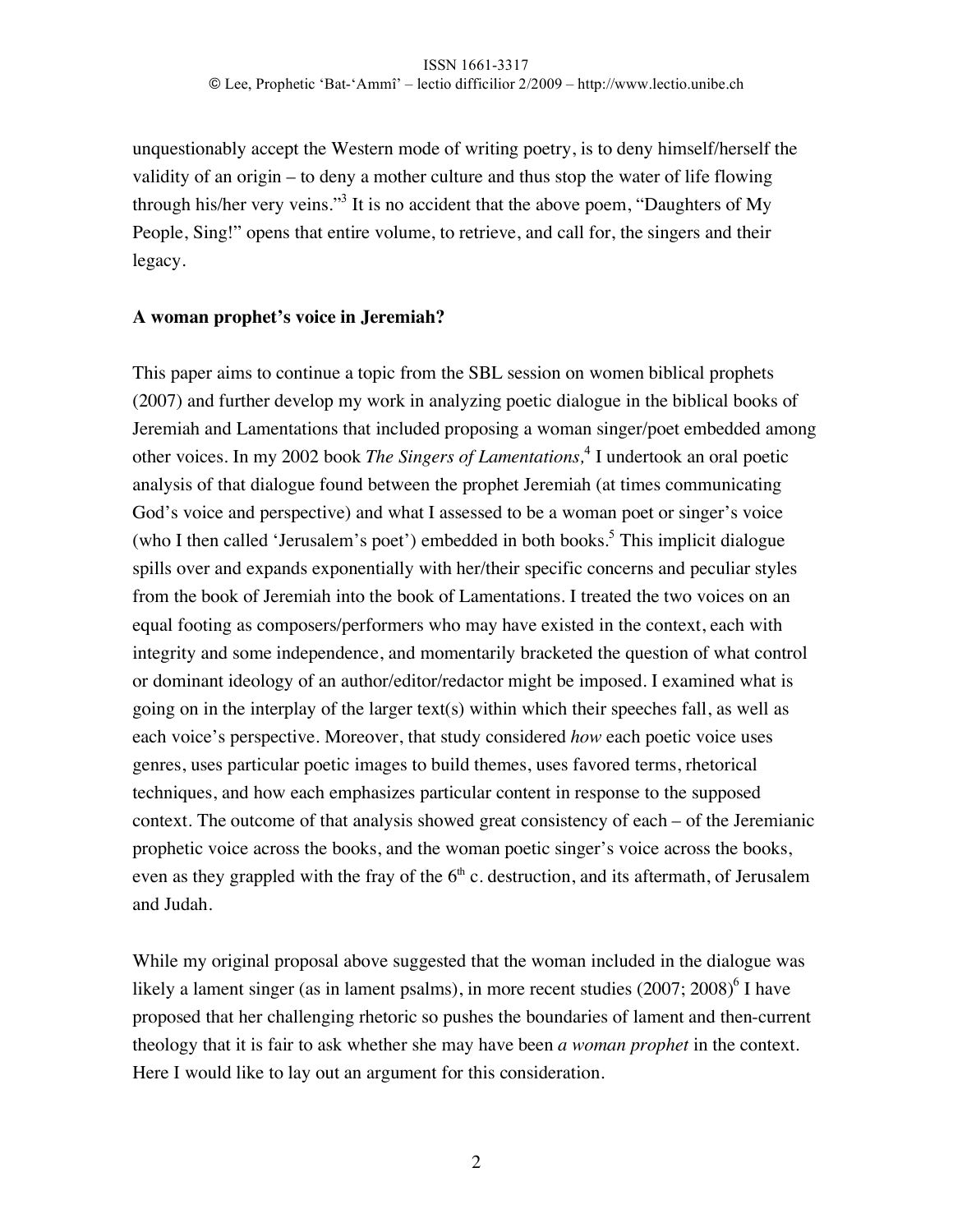### "**Daughter Zion**"

In the above studies, I did not follow only a literary critical route taken by many interpreters (both liberal and conservative), which posits that the *only* woman rendered by these biblical texts is a persona or metaphor of the city constructed by a dominant, likely male, poet or prophet. In that view, the common prophetic strategy invokes 'Daughter Zion,' fashions her portrait, and then puts words in her mouth. To be sure Jeremiah does undertake this rhetorical practice in the book of Jeremiah. And the biblical tradition of creating a persona of Daughter Zion is definitely a strong one; the persona appears regularly across prophetic books (nearly 30x with this exact phrase, but over 150 times when one includes other similar phrases, *bat* plus a geographic name like Jerusalem, or simply the city name 'Zion'). A number of recent womanist and feminist studies have importantly explored the literary personification of Zion/Jerusalem, including the sometimes misogynist attitude of prophets (and therefore God) toward the female persona, and therefore toward women in that culture.<sup>7</sup>

In *Daughter Zion Talks Back to the Prophets*, Carleen Mandolfo exposes how YHWH's dialogue with the persona Daughter Zion in the book of Jeremiah does not measure up to "genuine" dialogue. It is not genuine dialogue because it depends upon the usual patriarchal construal of Daughter Zion as unfaithful wife whose indirect discourse is rendered in ways that serve YHWH's argument only, with Daughter Zion brutally and unmercifully punished by God's inextinguishable anger. Thus YHWH and his prophet Jeremiah, Mandolfo says, 'do not author responsibly' in a genuine dialogue. They do not listen, they do not answer, and they do not give Daughter Zion true voice.<sup>8</sup> She suggests Jeremiah and all the prophets, with their 'master narrative' participate in an oppressive practice that justifies violence against women or other undesirable groups, and that essentially undermines the entire prophetic/Yahwistic agenda. Only in Lamentations, she suggests, does Daughter Zion find her voice and talk back. Mandolfo's (and others') analyses are needed in deconstructing what we cannot morally accept in God or prophet.

Yet, I must ask: is a metaphor/persona, which is suggested to be a tool controlled by agents in an oppressive system, itself an *autonomous author* able to talk back with intentionality? I don't think so. You or I can rehabilitate the metaphor so that we make it talk back. But

3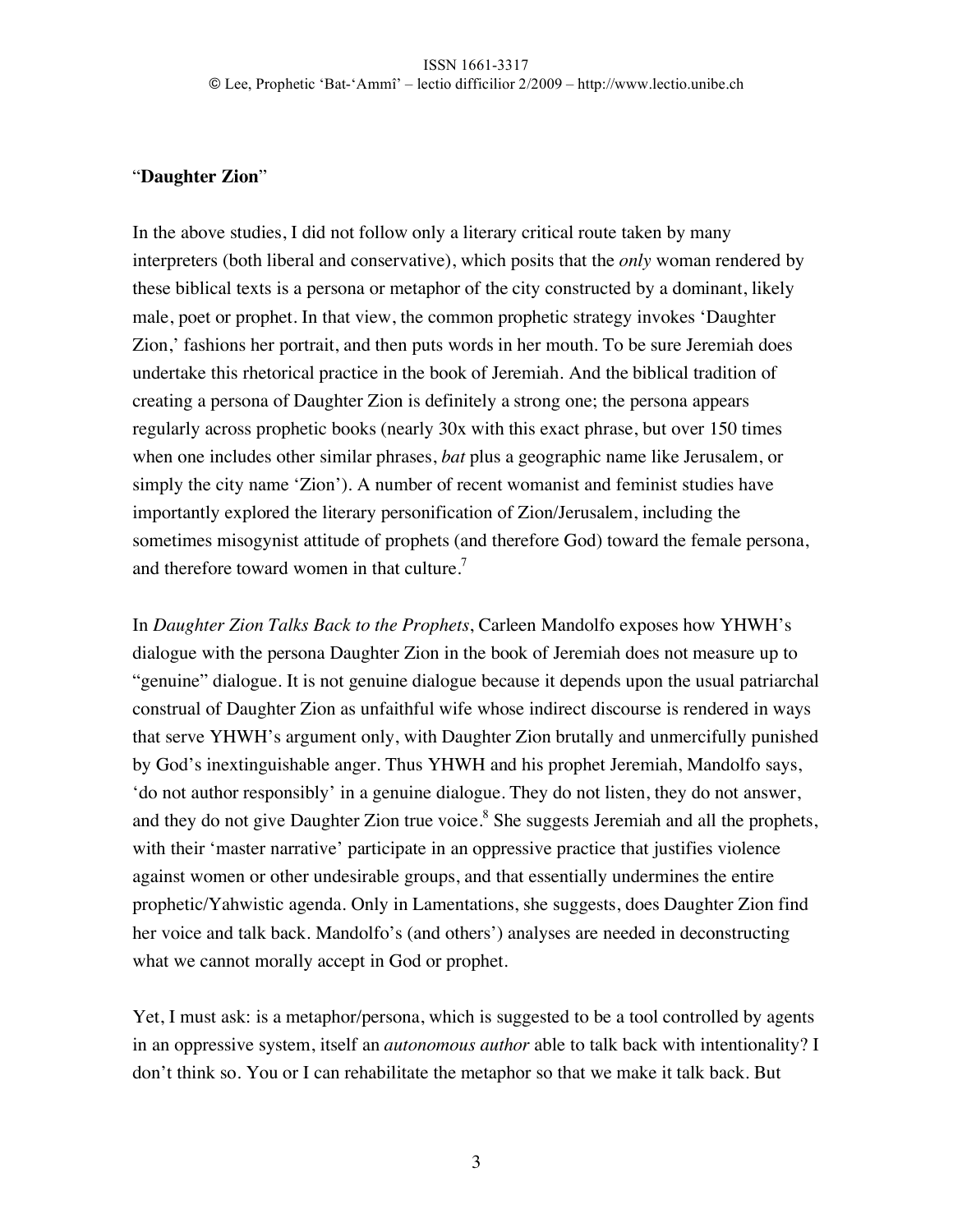### ISSN 1661-3317 © Lee, Prophetic 'Bat-'Ammî' – lectio difficilior 2/2009 – http://www.lectio.unibe.ch

apart from the incisive imagination of constructive theologians now, such  $(de)(re)$ construction in my view, already in the  $6<sup>th</sup>$  century, obviously had to have *a real human moral agent making that happen* in the originating context in Jerusalem or among the survivors – that is, a dissident singer. Why couldn't it have been a woman singer? This is what I proposed in 2002 in my work, *The Singers of Lamentations.*

### **A woman in genuine dialogue with YHWH and the prophet**

That is, a woman singer attempted to be in genuine dialogue with YHWH and the prophet already in the book of Jeremiah, in Jer 4, 8, and 10, and the initiation of that dialogue spilled over into Lamentations' full-blown treatment; no one needs to make space for such a dissident singer who is more than a constructed, controlled persona (Daughter Zion); the singer has been right there all along, not only *not listened to* by YHWH, but *not listened to* by generations of interpreters and scholars. Her words are unintroduced direct discourse, just as Jeremiah's words are often unintroduced direct discourse (and *unlike* most constructed characters or personae elsewhere who are usually identified when they speak). Indeed, there is a trace, perhaps more than a trace!, of genuine dialogue in these two biblical books, which is complex and nuanced and should not be completely reduced to gender stereotyping and a constructed female persona. The array of texts also reveals Jeremiah to be torn between his prophetic task of judgment and his empathy for the people; he did his share of dishing out offensive misogynist rhetoric, yet I propose he moved beyond that, when everything collapsed, to genuine dialogue in the book of Lamentations, passionately drawn into dialogue by a real *partner* who could go toe to toe with him. Apart from his failure to move the people to avoid disaster, in my view his most important contribution was being willing to be in dialogue with a women poet/singer. And there had to be a scribe sympathetic to the dialogue to include/inscribe it in these two books of Jeremiah and Lamentations, even though the woman is sadly never *ascribed*. But enough about the mens' role.

What does the woman (prophetic) singer say in Jeremiah? In Jeremiah 4:19-21:

"My insides! my insides! I *labor in anguish*! The walls of *my heart*! My heart is in turmoil;

4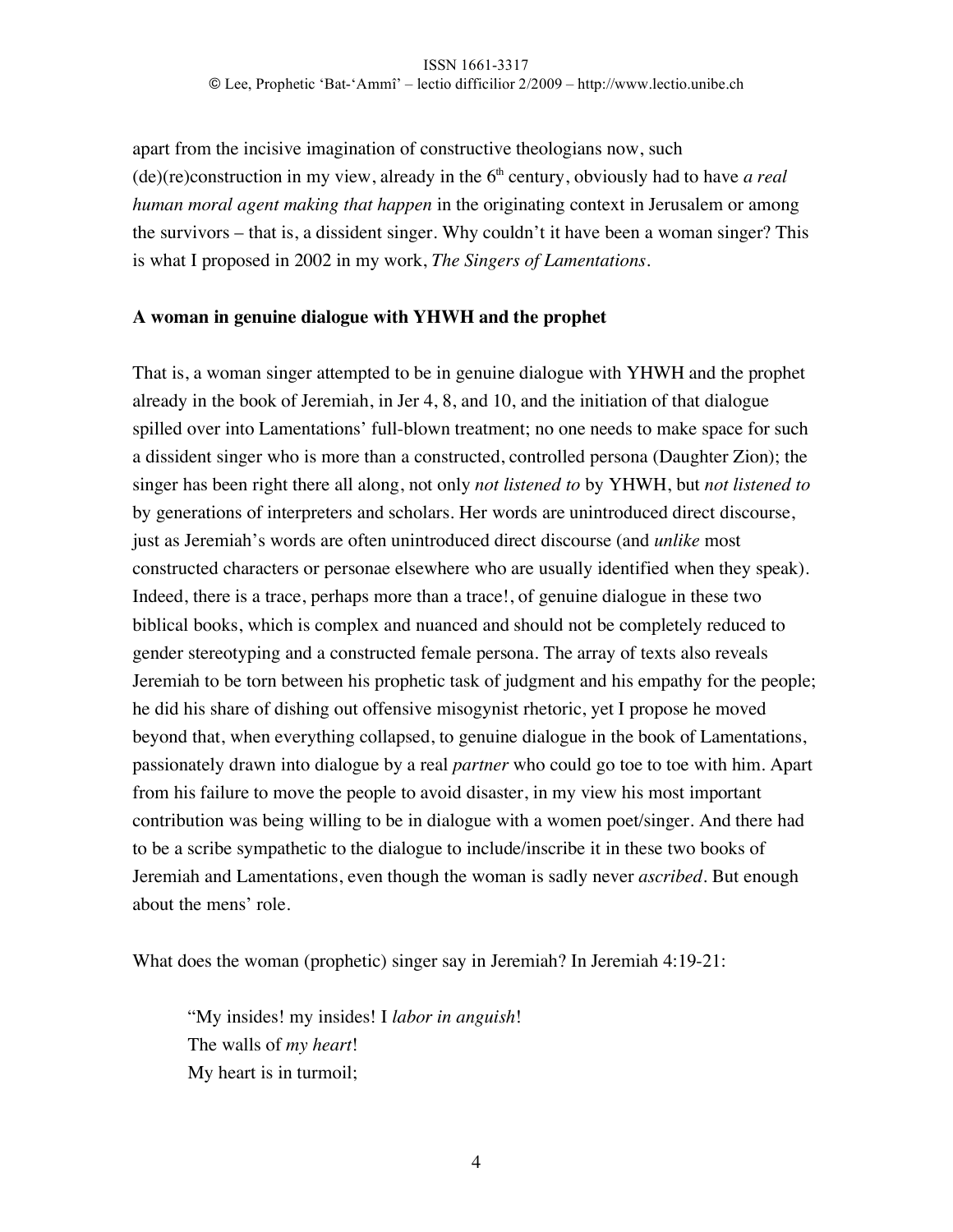#### ISSN 1661-3317

© Lee, Prophetic 'Bat-'Ammî' – lectio difficilior 2/2009 – http://www.lectio.unibe.ch

I cannot keep silent; for the sound of the shofar I hear – my very being! – the alarm of battle. The clamor of destruction upon destruction– [crushing upon crushing], indeed! – the whole land is devastated. Suddenly my tents are devastated, my curtains in a moment! How long must I see the signal, hear the sound of the shofar?!" (4:19-21)

This is a *description of distress* common in a lament or dirge, though more explicit than formulaic descriptions, and suggests the unfolding devastation being witnessed. The woman's voice is not directly responded to by Jeremiah or YHWH.<sup>9</sup> That the larger text at this point depicts the prophet Jeremiah as *not hearing* the woman's lament above is evident in his statement following right on its heals in Jeremiah 5:3:

O Lord, your eyes, do they not look for truth? You have struck them, but they *felt no anguish*; You have consumed them, they refused *to take correction*. (5:3ab)

Yet the woman's lament above precisely said she *was* 'feeling the anguish' (4:19). This *non sequitur*, seam, or rupture in the flow suggests we have a different voice than Jeremiah trying to join the dialogue, no doubt through the aid of a sympathetic scribe.

Then, again in Jer  $10:19-20$ ,<sup>10</sup> the woman singer raises more of the same terms and concerns, but she is about to move to a new level of lament and theological challenge in the urgency of the moment. Note she picks up and responds to Jeremiah's term, "correction":

*Correct* me, YHWH, but with *justice*, and *not* with your *anger*, lest you diminish/belittle me! (24)<sup>11</sup>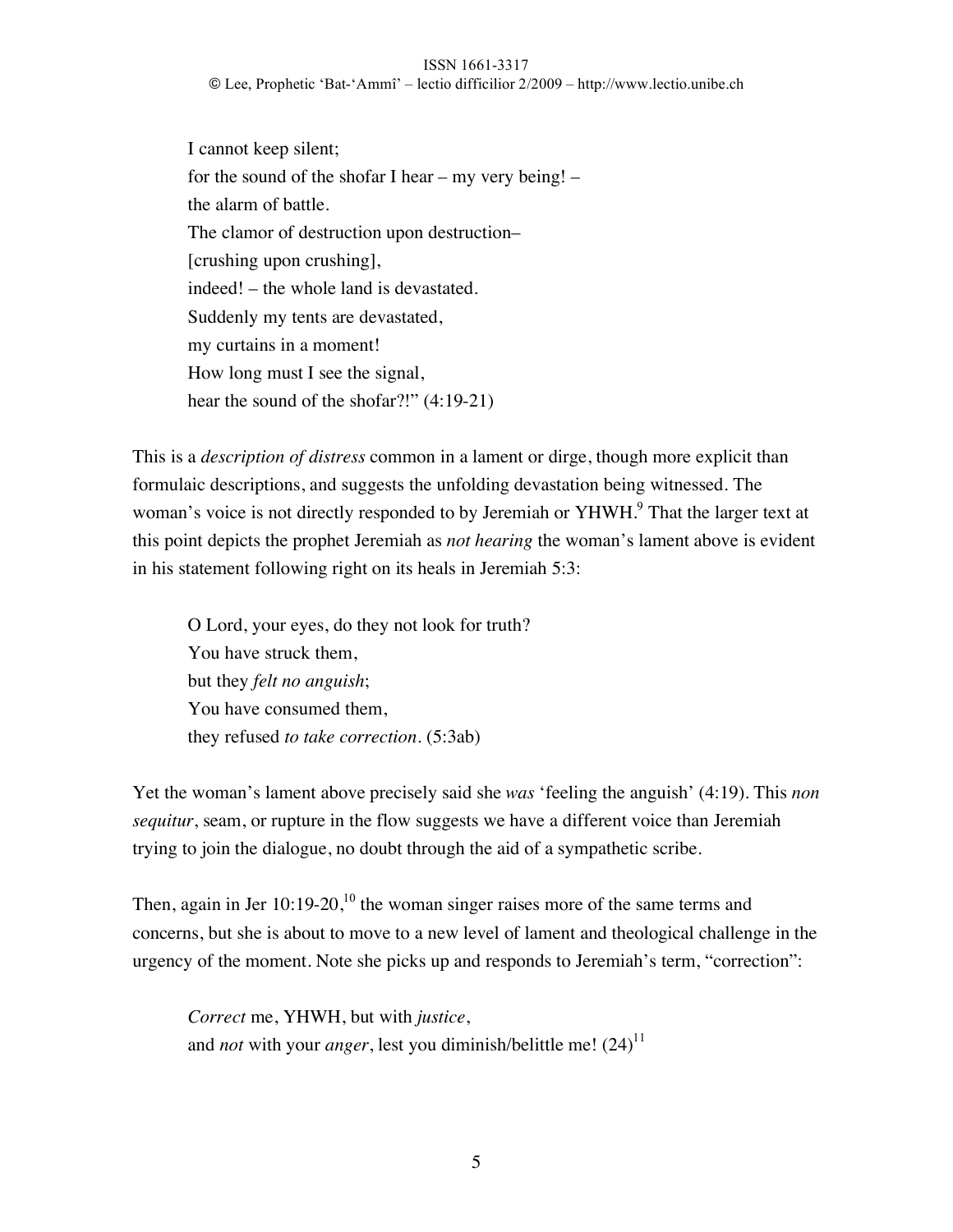A confession like this is unprecedented in the psalms. I have argued that this is *one of the most stunning theological challenges to YHWH* in the Hebrew Bible. It is embedded in a prophetic book *consumed* with YHWH's anger, and raises the all-important question about YHWH's justice toward his people.<sup>12</sup> Moreover, nowhere does the prophet Jeremiah make this particular theological appeal to YHWH in this book (though he at times passionately defends the people).<sup>13</sup> Indeed, Jeremiah and YHWH in the book of Jeremiah do not question the general prophetic/theological theme of a deity who punishes out of anger; it is Jeremiah's difficult calling and task to express God's judgment and anger. These points support the argument that we have here *a different voice* and not merely a persona whose speech Jeremiah is manipulating for condemnation. This singer admits needing correction, but her plea holds a challenge as to *how* YHWH will deal with wrongdoing*.* <sup>14</sup> She does not ask for mercy, but simply that YHWH will correct or punish according to justice, not anger (note that she does not even ask for YHWH's righteousness, but by asking for justice apparently feels divine justice is lacking).<sup>15</sup> The plea implies that justice *puts limits on YHWH's response*, while YHWH's anger can be all-consuming. The poet's lament prayer is thus a theological window into her view of who YHWH is, and also, who she is.<sup>16</sup> Who would offer such a challenge? Who, being familiar with lament and claiming some authority in theological matters? Beyond a temple singer, I suggest we have here *an unnamed woman prophet* who takes a rather different stance than Jeremiah. However, as I have shown in my study, *Singers of Lamentations*, she will win him over and in Lamentations they join forces and voices in bringing expanded complaint against YHWH, *about his anger*, and allowing devastation, particularly of the innocent children. Indeed, they more than pave the way for the dialogical debate in Job. However, here in the book of Jeremiah YHWH is depicted as not hearing or responding to the woman prophet's contrition, or to her challenge.

The woman's voice ends her lament above with a typical, formulaic call for YHWH's just vengeance on her enemies, but it too is modified to current terms and issues.

*Pour out your wrath* on the peoples that have not known you, and upon the clans that have not called on your name; for they have devoured Jacob; they have devoured him and consumed him, and have desolated his pasture-abode.  $(25)^{17}$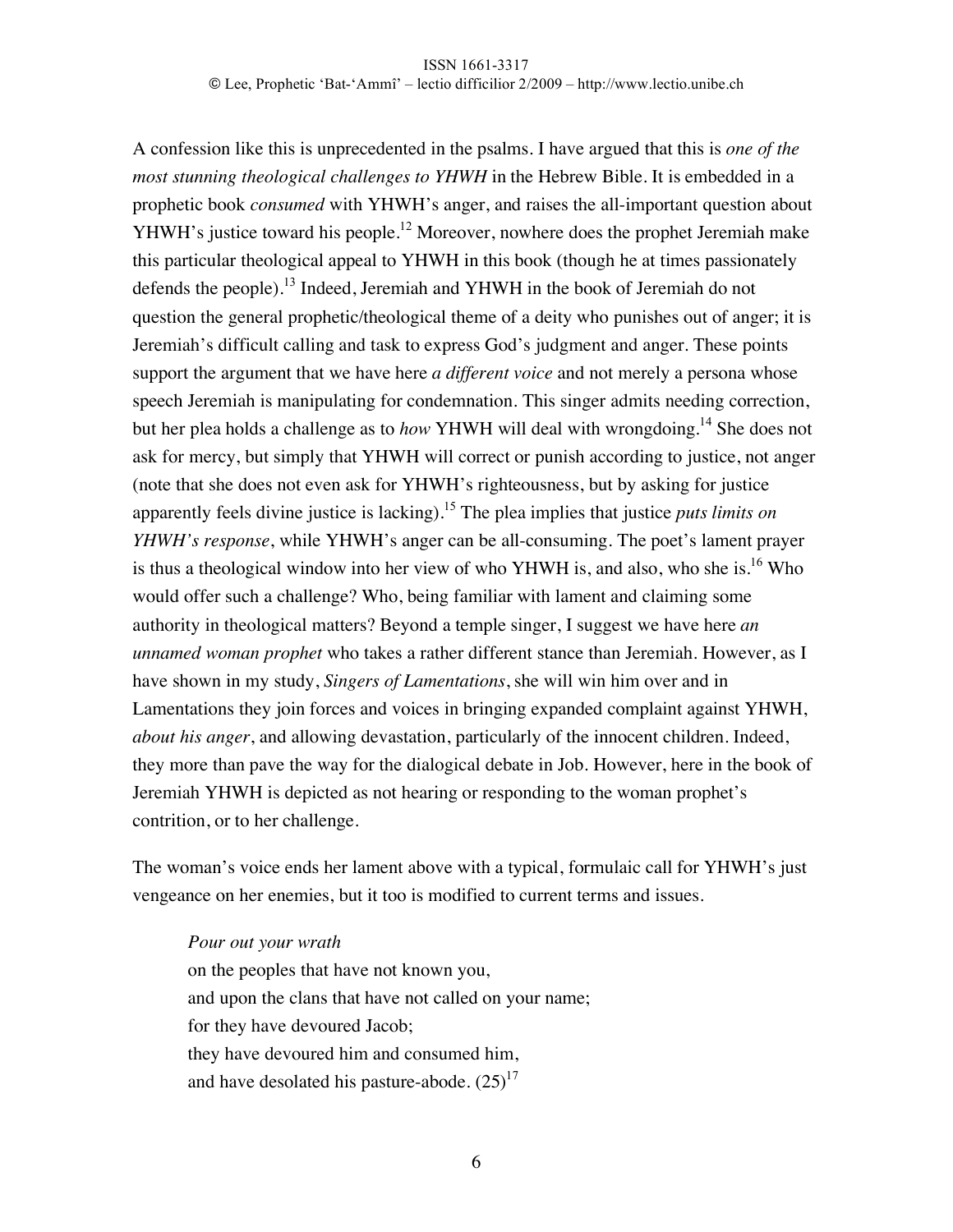She suggests (sardonically?) that YHWH's anger should instead consume the people who do not know YHWH.

The woman prophet's several speeches here in the book of Jeremiah are surrounded by YHWH's and Jeremiah's endless negative rhetoric about the city, construed as "Daughter Zion" or "Jerusalem." However, the woman prophet's speeches are also placed in very close proximity to Jeremiah's use of the term of endearment, *Bat-'ammî,* 'daughter of my people.'<sup>18</sup> Again, let us not overlook the likely role of the scribe in joining these components to reflect the context.

## *Bat-'ammî, 'daughter of my people'*

Let us dwell on the term *Bat-'ammî, 'daughter of my people';* it does not follow the standard formula – of *bat* plus a geographical name that refers to a city or region – used for the many, usual constructed personae of the city of Jerusalem or Zion, a practice also commonplace in the ANE (e.g., Daughter Babylon).<sup>19</sup> This at least begs the critical question: is there a difference in rhetorical usage? Is this term to be interpreted as just another metaphor or constructed persona by the prophet?

Indeed, the prophet Ezekiel uses the phrase "*daughters of your people* (*be nôt 'amkha*; 13:17) *who prophesy* out of their own imagination;" the phrase clearly refers to those women whom Ezekiel and God deem are prophetesses acting or speaking improperly (indeed, God says to him in that verse, "Now*–ben-adam* (*son of man/humanity) –* set your face against the *b<sup>e</sup>nôt 'amkha (daughters of your people*)."<sup>20</sup> The use of such phrases for real people in the context is suggested also by the rhetoric of the prophet Hosea who was asked to marry a woman whose supposedly real children had symbolic names, including his son: '*lo-ammi*' (not my people). In Jeremiah's speech right before the woman's speech in Jer 10:21, he says, "How foolish are the shepherds (leaders), for YHWH they did not seek (*darash*)" (as they should 'inquire' of the prophet or prophets what is God's word or direction). In his context, is this an aside to his dialogue partner?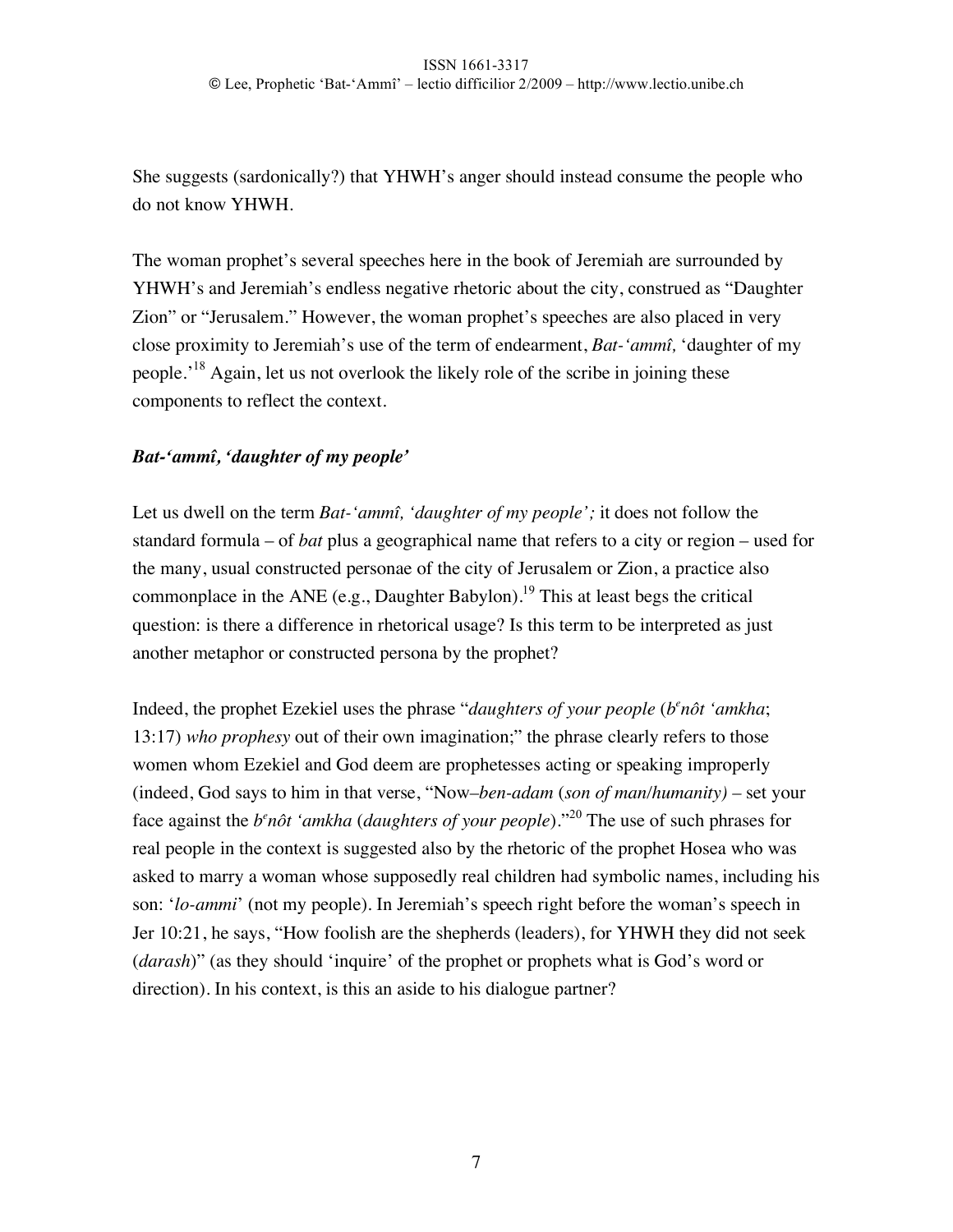I propose that Jeremiah's use of *Bat-'ammî* is, unlike Ezekiel's scathing phrase above, more like a term of endearment for a woman prophet (who attracts his appellative for her by nature of her utterances) and with whom he may have been in dialogue.

There is only one other instance, to my knowledge, outside of the books of Jeremiah and Lamentations, where this phrase *Bat-'ammî* appears – it is in Isaiah 22:4 where first Isaiah appears to use the term in his tearful anguish at the time of the threatened devastation of Jerusalem by the Assyrians in the late  $8<sup>th</sup>$  c.<sup>21</sup>

If one assumes *Bat-'ammî* is simply Isaiah's poetic construct of Jerusalem, then one's translation will follow that interpretation. (Interestingly, *Bat-'ammî* often occurs at the end of a line and translations put it in construct with the word that precedes, where this is not always necessary.) Thus NRSV renders Isaiah's words within the 'oracle concerning the valley of vision:'

... Therefore I said: "Look way from me, let me weep bitter tears; do not try to comfort me for the destruction of my beloved people [*Bat-'ammî*]." (Isaiah 22:4)

However, we recall that Isaiah had a wife or partner who was a woman prophet (Isa 8:3). If we consider that *Bat-'ammî* might refer to her, our translation might follow this interpretation:

... Therefore I said: "Look way from me, let me weep bitter tears; do not try to comfort me concerning the destruction, Bat-'ammî." (Isaiah 22:4)

Let us at least entertain the possibility that the unusual term, *Bat-'ammî,* could be the male prophet's reference to a female prophet with him as he laments the downfall of the city. Reconsider a re-translating of nuance in those texts where Jeremiah also uses the term (and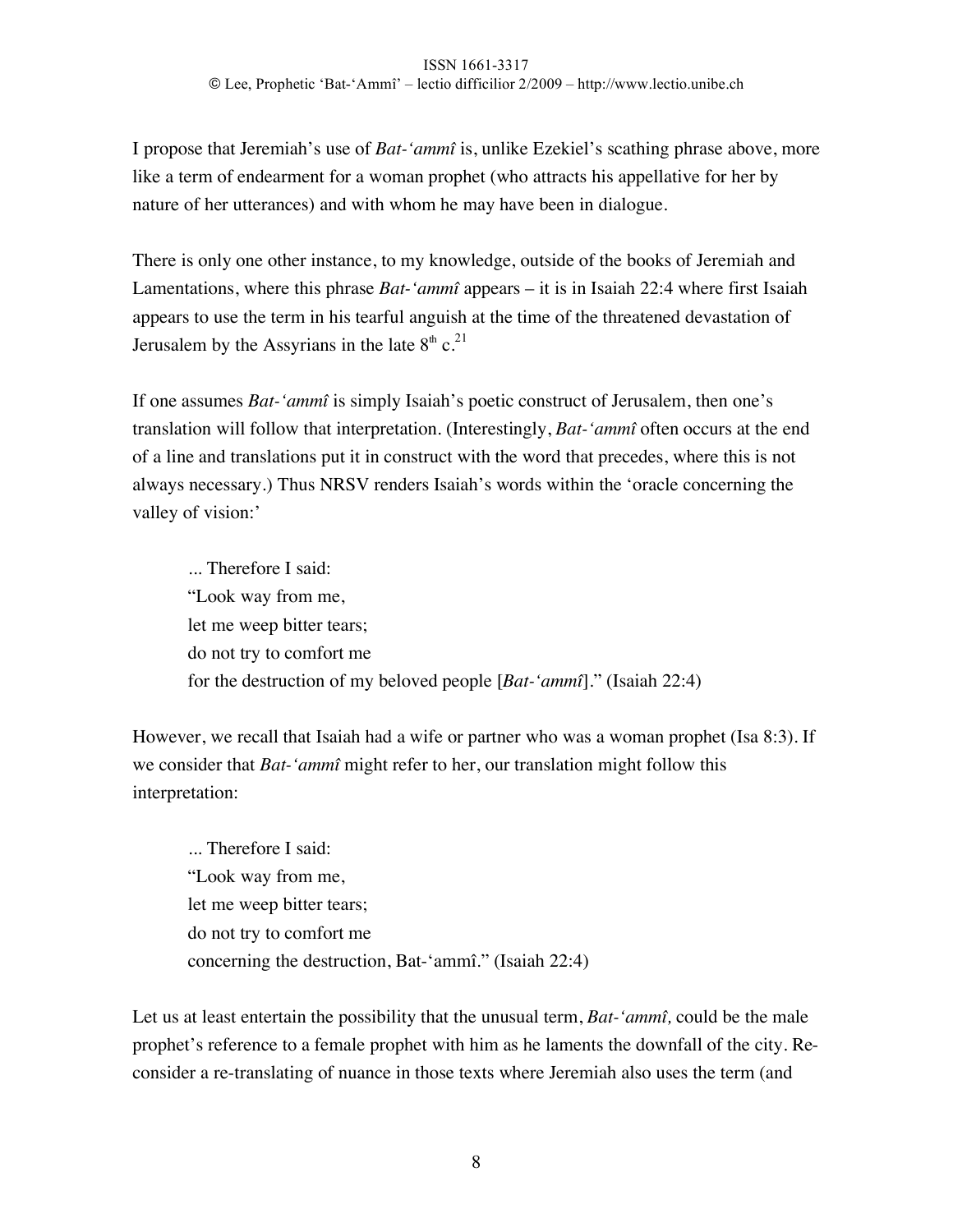apart from Isaiah, he seems to be the only one who referred to *Bat-'ammî*). Consider whether it is possible to re-interpret or re-translate texts with *Bat-'ammî* where it appears in a few of Jeremiah's speeches, not as reference to a personification but as a woman prophet he is addressing in dialogue:

*Bat-'ammî,* put on sackcloth, and roll in ashes; make mourning as for an only child, most bitter lamentation: for suddenly the destroyer will come upon us. (Jeremiah 6:26; following NRSV except for '*Bat-'ammî*')

... from prophet to priest everyone deals falsely. They have treated the wound, *Bat-'ammî,* with carelessness, saying 'Peace, peace' when there is no peace. (Jeremiah 8:10c-11)

I noted above how I interpret Jeremiah 8:18 to be the woman prophet's lament.

"My joy has gone; grief is upon me; *my heart* is faint."

It is immediately followed by Jeremiah's discourse:

Hark, a voice, the cry of *Bat-'ammî*, from distant places in the land. (Jeremiah 8:19)

Jeremiah again:

For the destruction/hurt, *Bat-'ammî,* I am hurt, I mourn, and dismay seizes me. Is there no balm in Gilead? Is there no physician there? Why then has the healing<sup>22</sup> not happened, *Bat-'ammî*? (8:21-22)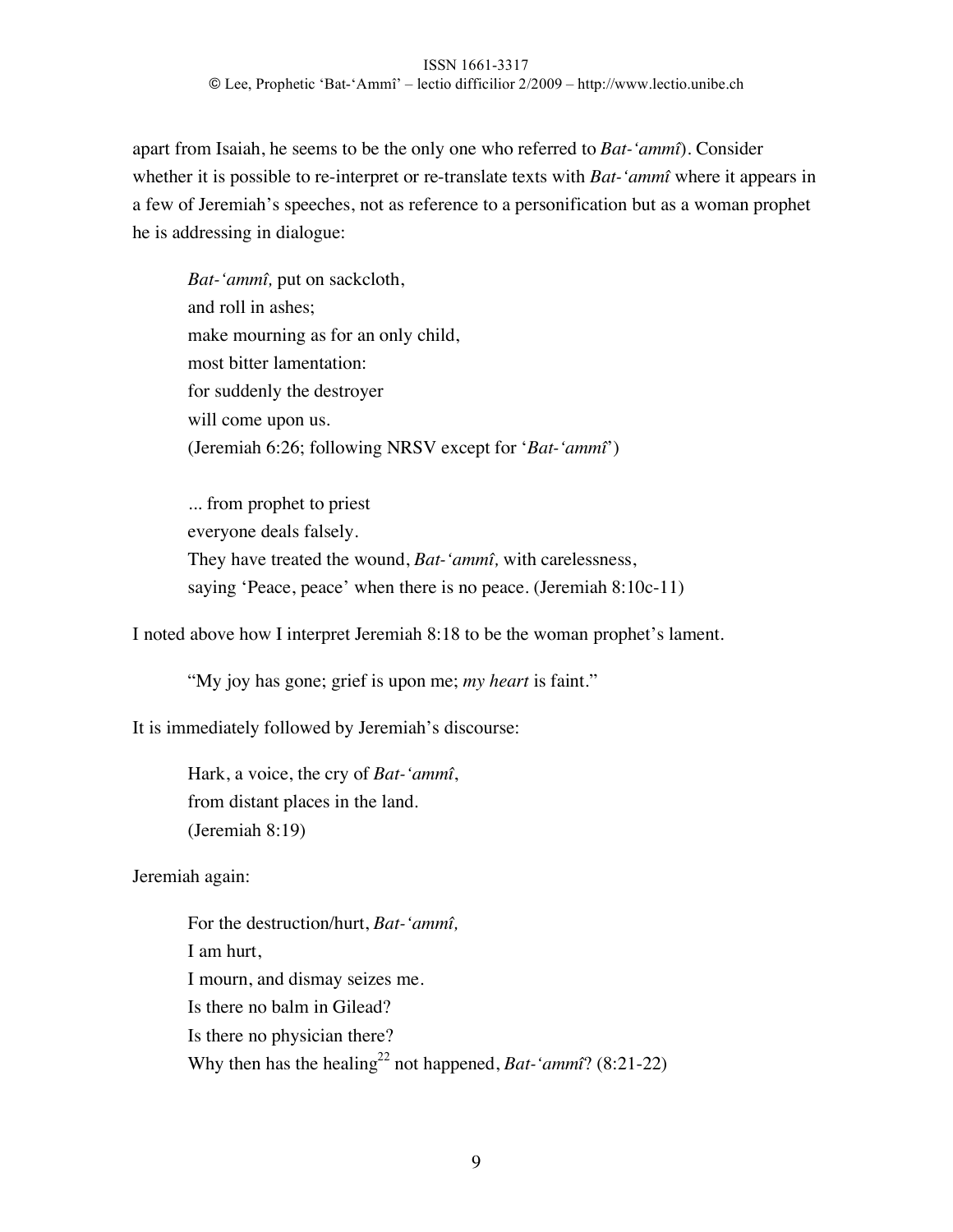### **Women prophets in the Bible**

In Mayer Gruber's 2007 study in this journal, "Women's Voices in the Book of Micah,"<sup>23</sup> he suggests the presence of women prophets' rhetoric in Micah 6-7 suggested by the female imagery, perspective, and feminine grammatical forms. He is not surprised, therefore, that Miriam is mentioned as a leader (implied prophet) with Moses and Aaron in Micah 6:4. He suggests that while women prophets are of course referred to in the Bible, this topic and possibility is neglected by scholars. He also notes the pervasive "tendency to ignore female voices by turning them into personifications."<sup>24</sup> He attributes the problem to both "malestream"<sup>25</sup> and "femalestream"<sup>26</sup> scholarship that is reticent about identifying a woman's composition contained in the Bible.<sup>27</sup>

Wilda Gafney's recent careful scholarly work, *Daughters of Miriam*: *Women Prophets in Ancient Israel* (2008)<sup>28</sup> brings together many important elements towards a greater understanding of women biblical prophets. She identifies two key suggestive patterns in the socio-historic contexts for locating unnamed women prophets in the Bible. These include that (1) women prophets and men are sometimes characterized in biblical texts as lament singers and musicians or composers (see her references); prophets and music performance are also joined in Mesopotamian prophetic tradition of the *munabbiatu* (believed to be a cognate term to Hebrew *nabi*); (2) that men prophets were sometimes regarded as a 'father' figure (as Isaiah); likewise, the prophet Deborah is called a 'mother'; their followers or disciples in bands or so-called guilds are regarded as sons, and Gafney suggest women prophets would likely be called daughters. We recall that the prophetess Huldah was depicted in the Bible as consulted by Josiah a bit earlier than the Jeremiah context (2 Kings 22:14-20); perhaps *Bat-'ammî* was a young prophetess follower of Huldah, or of Jeremiah. Finally, there is the oft-noted text in Joel 2:28: "your sons and your daughters shall prophesy."

Now further, lest we think this may be just all so hypothetical, consider the following ways apart from the obvious big picture of the Bible in which women prophet's words are rarely recorded, how the biblical Masoretic text and other versions and traditions (including rabbinc and Talmud) are often ambivalent about women prophets (sometimes positive, sometimes negative), or occasionally erase them from the picture. (These points are also from Gafney):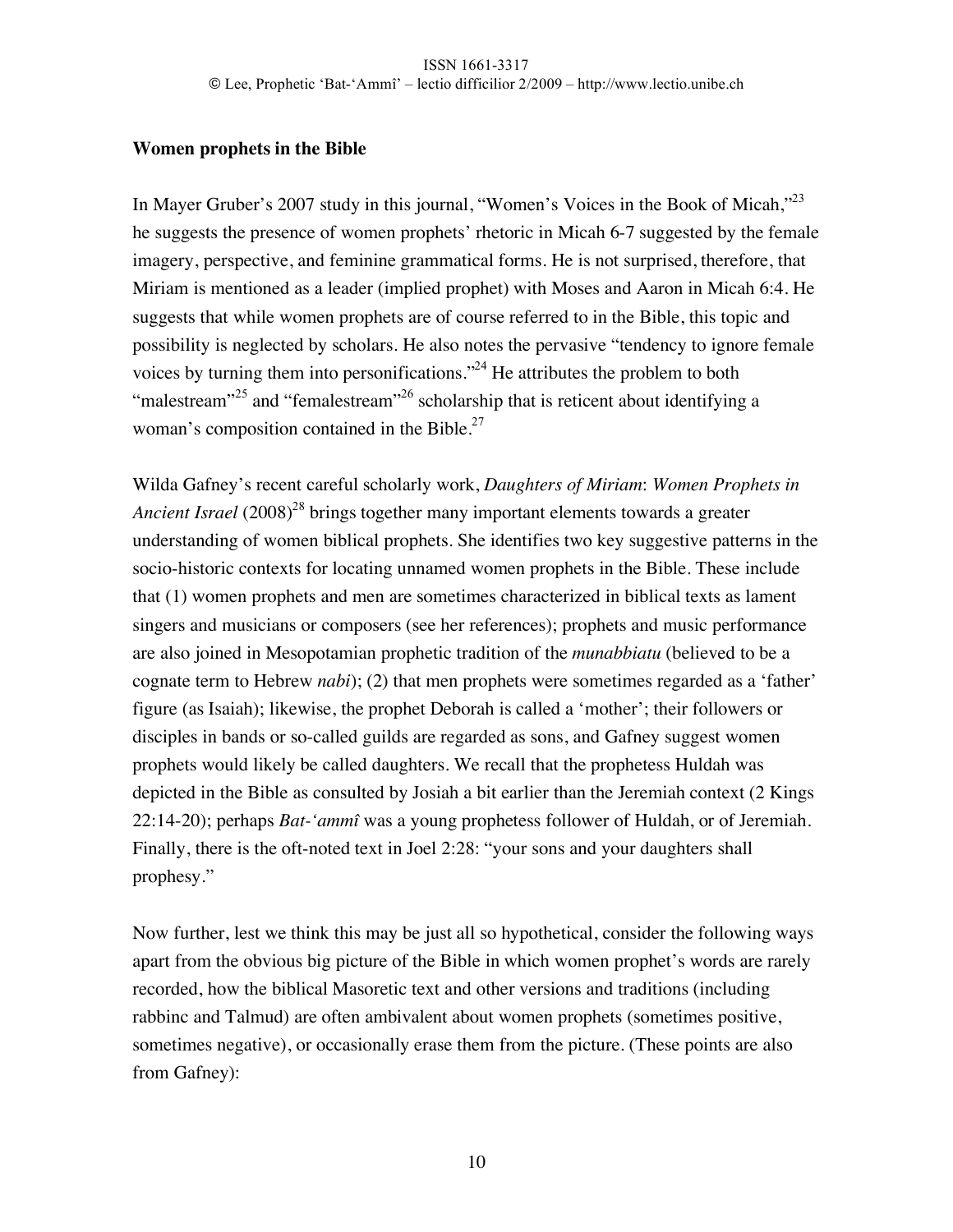(1) how Miriam, even apart from the negative view of her in Numbers 11, is not named in the genealogy in Exodus 6:20 in the MT, but she is included by name in the Septuagint version of that text;

(2) in addition to the example above in Ezekiel, how Noadiah is denigrated in the book of Nehemiah, perhaps as Gafney suggests because she critiques policy; however, Gafney notes that in the Septuagint version of that text, Noadiah is deemed a male prophet;

(3) how in the MT, Isaiah's woman or wife is called a prophetess, but in the Qumran text (I Q Isa<sup>a</sup>) she is referred to by the masculine form of the term for prophet.<sup>29</sup>

In sum, the biblical and post-biblical traditions, and their male leaders and compilers of texts were conflicted about women prophets, especially in comparison to an apparent more ready acceptance in Mesopotamian cultures. One wonders what really was God's view of woman prophets in Israel.

Let me return to my focus. I propose that we have embedded in the book of Jeremiah and in Lamentations the possibility of the preservation of a woman prophet's voice. Perhaps she was called *Bat-'ammî* (an appellative that perhaps alludes to a tradition of women prophets), <sup>30</sup> who was given first, *some voice* in the book of Jeremiah, and then, *a lot of voice* in Lamentations apparently by an increasingly sympathetic male prophet (Jeremiah) and a sympathetic scribe. Yet, the credit goes *to Bat-'ammî,* who in spite of all the odds, when everything was collapsing, refused to be silent, and found some unexpected allies. Finally, may we interpret *God's silence* at the end of Lamentations somewhat differently in light of this woman prophet's challenging discourse there, in dialogue with Jeremiah? Perhaps God was not merely angry, but surprised, chastened, and pondering.

 $\overline{a}$ 

 $1$  This paper was presented at the Society of Biblical Literature annual meeting in 2008 in Boston in the Women in the Biblical World session. I have slightly changed the title.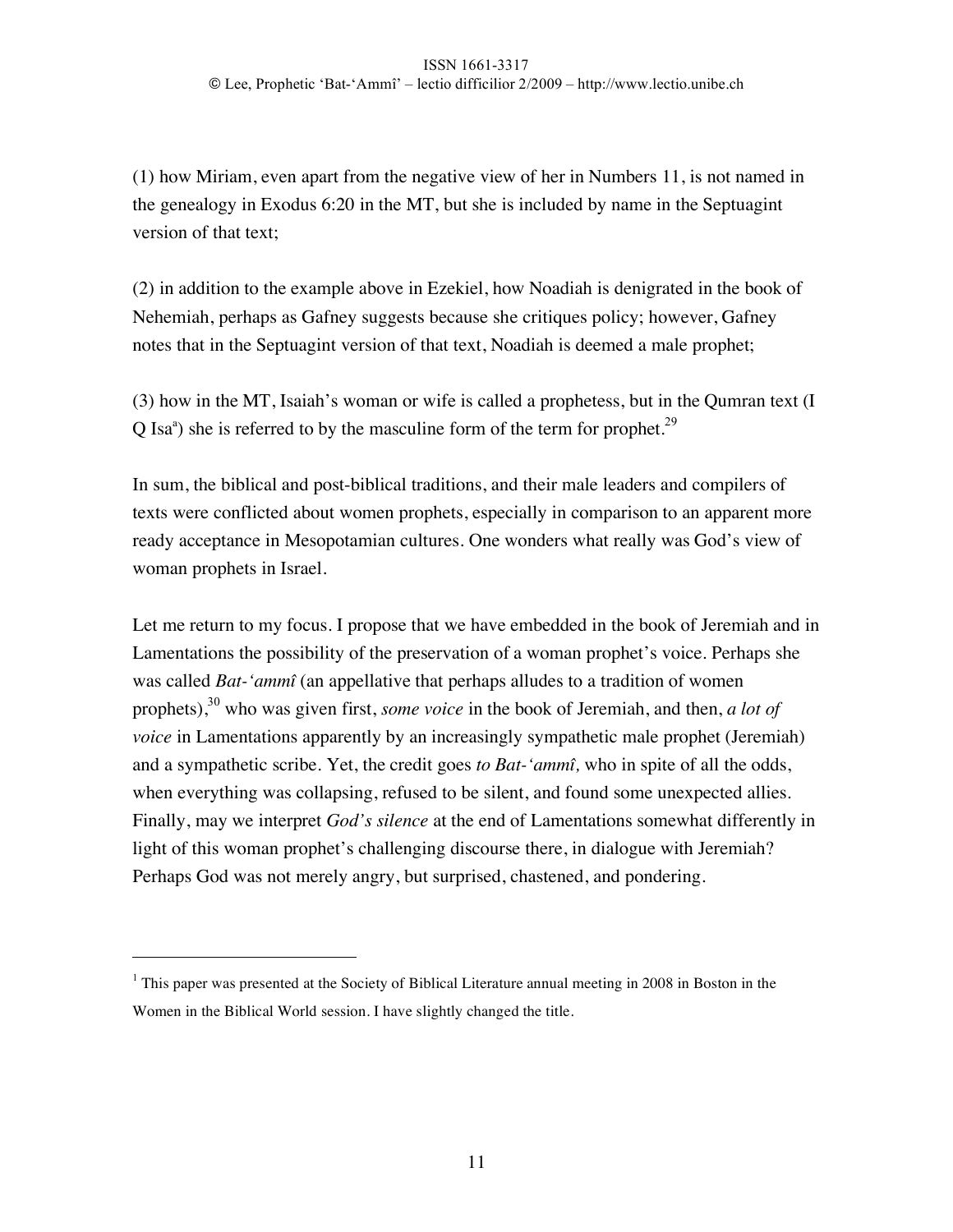<sup>2</sup> Micere Githae Mugo, "Daughter of My People, Sing!" (Kampala, Nairobi: East African Literature Bureau,

1976), 1-4; copyright Micere Githae Mugo; cf. also Hazel Krantz' use of the term in her book about Henrietta

Szold, *Daughter of My People: Henrietta Szold and Hadassah* (New York: Lodestar Books, 1987).

 $3$  Ibid. Introduction by Njuguna Mugo (vii).

 $\overline{a}$ 

4 For a detailed analysis of the poetry of these two singers, see Nancy C. Lee, *The Singers of Lamentations: Cities under Siege, from Ur to Jerusalem to Sarajevo* (Leiden: E.J. Brill, 2002).

5 See *Tal Ilan's* suggestive study, *"*Gender and Lamentations: 4Q179 and the Canonization of the Book of Lamentations," *lectio difficilior* 2/2008. See also Steve Cook, "Habakkuk 3, Gender, and War," *lectio difficilior* 1/2009.

6 Nancy C. Lee, "Prophet and Singer in the Fray," in *Uprooting and Planting: Essays on Jeremiah for Leslie Allen*, ed. John Goldingay (JSOTS 459; New York: T&T Clark, 2007), 207; also in "Singers of Lamentations: (A)Scribing (De)Claiming Poets and Prophets," in *Lamentations in Ancient and Contemporary Cultural Contexts,* eds., N. C. Lee and C. Mandolfo (Symposium 43; Atlanta: SBL, 2008), 45-46.

<sup>7</sup> Renita Weems, *Battered Love: Marriage, Sex, and Violence in the Hebrew Prophets (Minneapolis: Fortress* Press, 1995); Carleen Mandolfo, *Daughter Zion Talks Back to the Prophets: A Dialogic Theology of the Book of Lamentations* (Atlanta: SBL, 2007); Julia M. O'Brien, *Challenging Prophetic Metaphor: Theology and Ideology in the Prophets* (Louisville: Westminster/John Knox, 2008); and Christl Maier, *Daughter Zion, Mother Zion: Gender, Space, and the Sacred in Ancient Israel* (Minneapolis: Fortress Press, 2008). 8 Mandolfo, *Daughter Zion,* 11-16.

 $9<sup>9</sup>$  A number of scholars departed from traditional interpretation to regard this speech as belonging to the city or Daughter Zion – Kenro Kumaki, W. Holladay, Christl Maier – speech that hitherto had been deemed to be Jeremiah's lament; yet they still see the metaphorical city/D Zion speaking, her speech constructed by

Jeremiah.

 $^{10}$  I also read a single line outburst from the woman's voice in Jeremiah 8:18 (E) due to similarity or re-use of terms she employs in other speeches: "My joy has gone; grief is upon me; *my heart* is faint." Notice in Jeremiah's rendering of YHWH's words right before the woman singer's lament in 10:19, the use of feminine imperative and feminine participle, which seems to refer rather graphically to a suffering person, rather than a metaphor for the city: "Gather up your bundle from the ground, O you who live under siege!" (10:17).

<sup>11</sup> YHWH's speech in the book of Ezekiel is suggestive of the very action that the woman's voice in Jeremiah 10:24 speaks against. YHWH says, because Jerusalem "has rebelled against my *judgments/justice* . . . [I will] carry out *judgments/justice* against you *with anger and fury* (Ezekiel 5:6, 15; cf. Ezekiel 20:8-9, 13-14, 21-22, 33-38).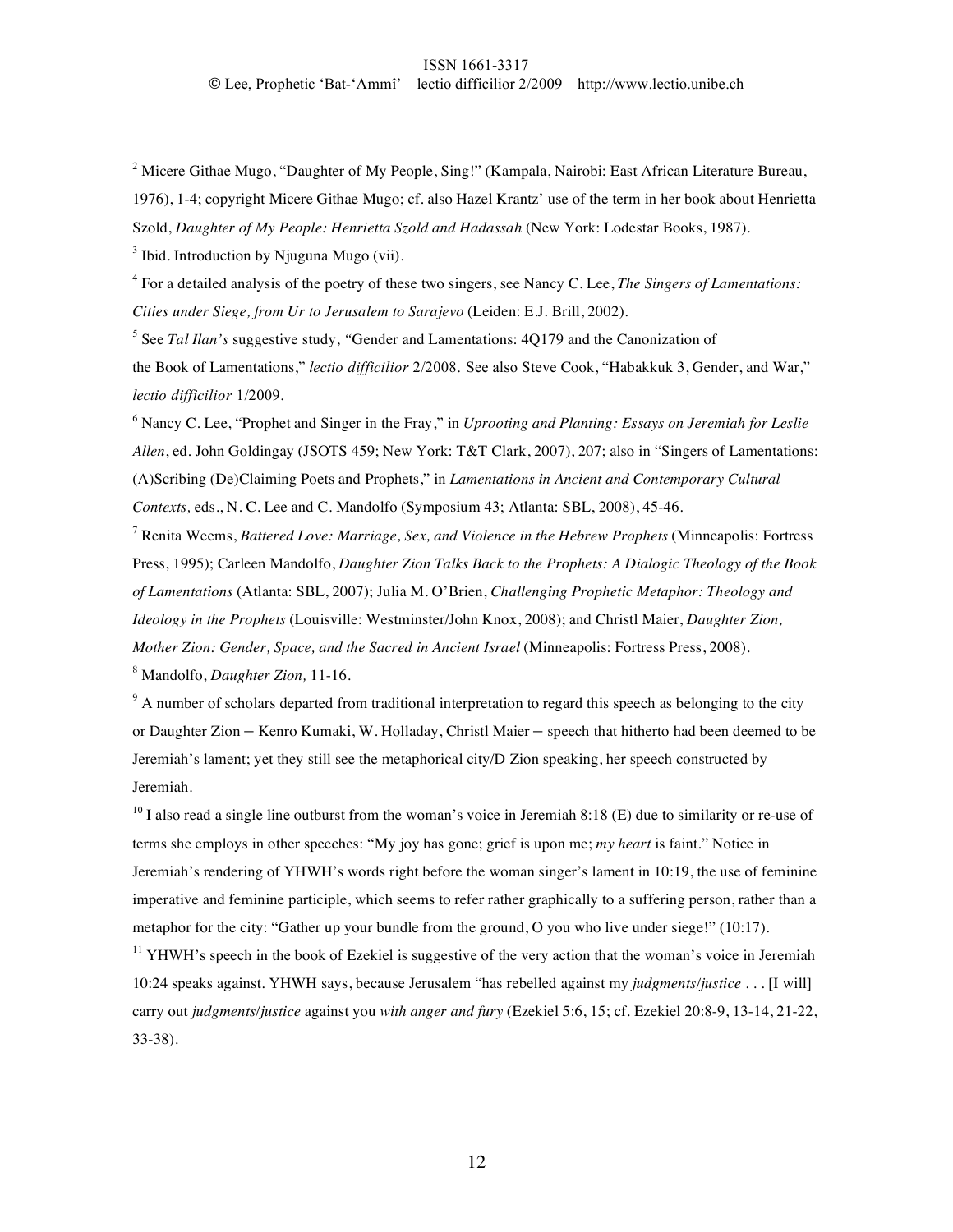<sup>12</sup> The only psalmic confessions that come close to this plea in Jeremiah 10:24 are in Psalm 38 ("O YHWH, do not reprove me with your wrath or *correct* me with your *anger*"), and similarly Psalm 6, but they fall short of asking YHWH to correct instead according to *justice.*

 $\overline{a}$ 

 $<sup>13</sup>$  Note Mayer Gruber's comment that the female prophet he identifies in Micah 6-7 also takes on a stance of</sup> admitting sin or confessing, unlike the male prophet; Mayer I. Gruber, "Women's Voices in the Book of Micah,**"** *lectio difficilior* 1/2007, page 5; http://www.lectio.unibe.ch 1 (accessed September 29, 2009). <sup>14</sup> Cf. the confessional laments: Psalms  $6, 25, 32, 38, 39, 40, 41, 51, 90, 106, 107$ .

<sup>15</sup> I am grateful to my student, Tony Stavropoulos, for the question about justice that led to this observation about righteousness. R. Carroll said the female voice asks YHWH for "discipline in due proportion"; Carroll notes the appearance of this phrase again in Jeremiah 30:11 in YHWH's answering consolation, only *to Jacob* (*Jeremiah*, 263): "I will *correct* you *with justice*." But *to Jerusalem* in the very next lines YHWH says (!): "I have struck you with the blow of the enemy, with cruel *correction*, because your iniquity is great . . ." (30:14). It is as though YHWH may have heard the woman's prophet's earlier challenge and followed through on the idea *for the persona Jacob*, but not for 'the daughter.' LXX changes the pronoun object in 10:24: "Correct *us,*  YHWH"! (noted by M. Biddle, *Polyphony and Symphony in Prophetic Literature* (Macon, Ga.: Mercer Univ. Press, 1996)*,* 100.

<sup>16</sup> Following S. Balentine: "Prayer as a means of characterization . . . reveals both the pray-er and his or her conception of God," *Prayer in the Hebrew Bible* (Fortress Press, 1993), 25; Balentine draws from M. Greenberg's study, *Biblical Prose Prayer, as a Window to the Popular Religion of Ancient Israel* (Berkeley: Univ. of California Press, 1983), 15. Greenberg's category includes prayers in prophetic oracles in addition to narratives (7).

<sup>17</sup> Scholars have suggested that vs 25 is a quote of Psalm 79:6-7, a communal lament whose content is about the destruction of Jerusalem [Robert Carroll, *Jeremiah* (Philadephia: Westminster, 1986), 261; M. Biddle, *Polyphony*, 96], yet it is just as possible that that psalm is influenced by this poet's/singer's speech in Jeremiah 10:25.

<sup>18</sup> In Jeremiah's rhetoric, his use of *Bat-'ammî* often coincides with his description of her "crushing" – does he only render the city persona's destruction, or might he be addressing the woman singer? Jeremiah's use of "crushing/destruction" is a leitwort in the poetry of the books of Jeremiah and Lamentations (Jeremiah 8:11, 21; 14:17; Lamentations 2:13 and 4:10). In my earliest work on these texts, I suggested the term of endearment was Jeremiah's reference to the personified city. Here I am modifying my view to suggest that the term of endearment refers to the woman prophet in dialogue.

<sup>19</sup> See F.W. Dobbs-Allsopp's study on this, "The Syntagma of *bat* Followed by a Geographical Name in the Hebrew Bible: A Reconsideration of Its Meaning and Grammar," *CBQ* 57 (1995): 451-470.